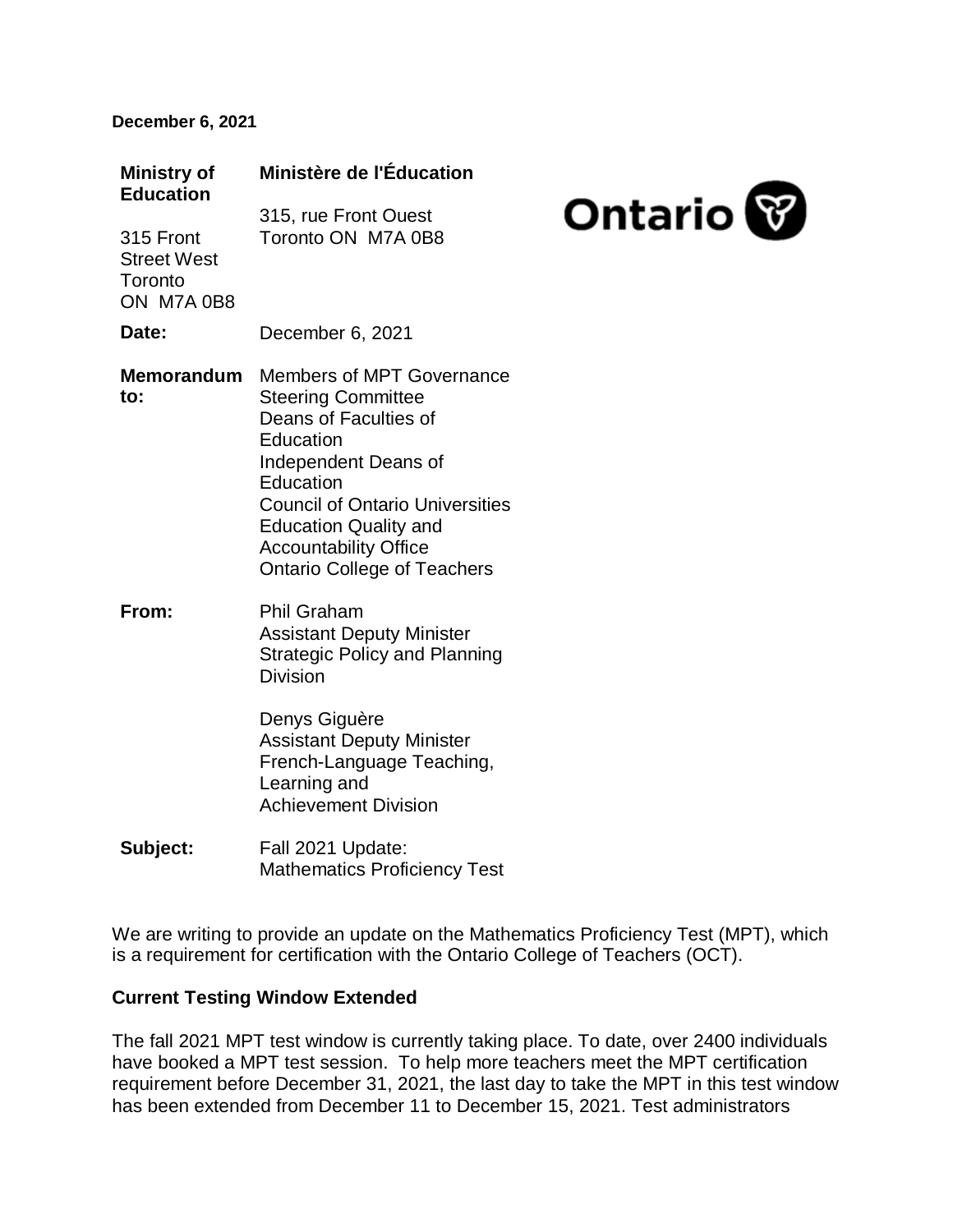continue to require that all test takers book a test four days in advance of taking the test.

## **Winter 2022 Testing Window**

The winter 2022 MPT test window is scheduled to run from January 17 to March 26, 2022. Individuals may begin to register to take the test on January 10, 2022 on [the MPT](https://mathproficiencytest.ca/)  [website.](https://mathproficiencytest.ca/) After completing the test, individuals will receive their results within 10 business days. If required, individuals can book another test session once their results are received. As in the fall 2021 testing window, there is no limit to the number of attempts an individual can make to successfully complete the MPT. To help individuals prepare for the MPT, a second practice test has been added to [the MPT website.](https://mathproficiencytest.ca/)

## **MPT Fees**

To support test takers there will continue to be no cost to write the test in 2022 for those who are required to pass the MPT for certification with the OCT. Fee information for 2023 will be communicated in the fall of 2022.

## **Priority Access**

Test bookings for all 2022 MPT test windows will be restricted to individuals who are required to take the MPT for certification with the OCT. This includes:

- teachers who hold a Transitional Certificate of Qualification and Registration with a condition to complete the MPT;
- Internationally Educated Teachers who must complete the MPT to satisfy the condition on their Certificate of Qualification and Registration; and,
- applicants to the OCT, including teacher candidates applying for a Temporary Certificate of Qualification and Registration.

Labour mobility applicants, Native Languages applicants and certified teachers who are not required to pass the MPT for certification with the OCT, but would like to take it voluntarily, will be able to book a test session in 2023.

#### **Certificates of Qualification and Registration with MPT Condition**

As you are aware, the deadline to fulfill the MPT requirement for OCT members, who presently have a condition to complete the MPT, is December 31, 2021. The OCT will expire certificates for those who do not meet the MPT condition by this date. All individuals who failed to meet the MPT requirement will have to reapply. The OCT sent a reminder of this deadline to its members the week of November 8, 2021.

## **Internationally Educated Teachers**

The December 31, 2021 deadline does not apply to Internationally Educated Teachers.